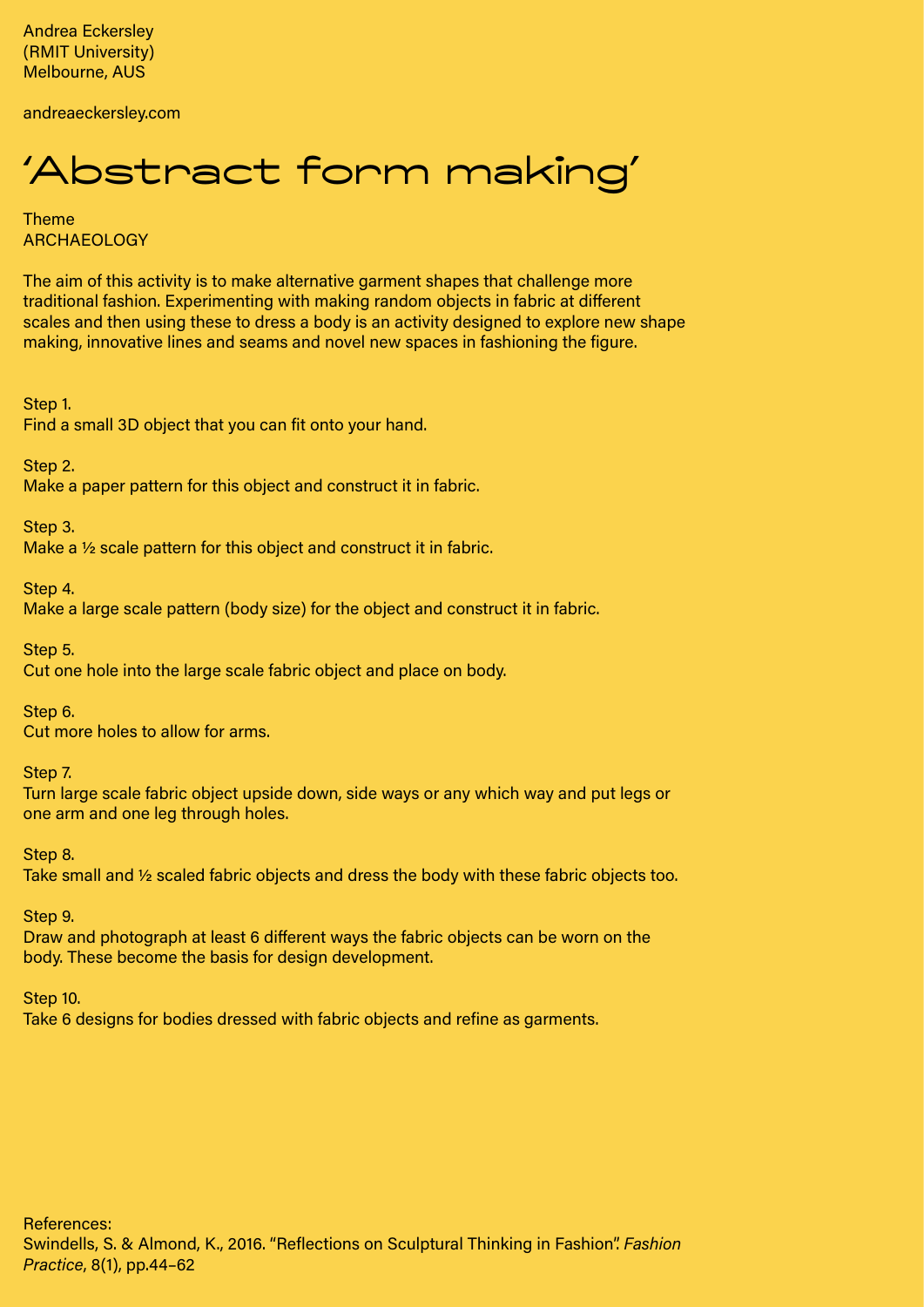Daphne Mohajer va Pesaran (RMIT University) Melbourne, AUS

www.d-mvp.com

## 'Intentional Noticing'

Theme PERFORMANCE, DREAM-WORLDS

Stop reading the world through screens. Go outside and gather primary data/experience the real world and translate it into your language.

Select a destination that is comfortable to sit or stand.

Phone is off, on airplane mode, or somewhere else.

Settle in. Breathe deep. Disappear and observe.

Start making notes and recordings (Drawings, video, photographs, audio recordings, mental notes, poetic and descriptive text, anything).

Be messy. Be patient. Follow your empathy and curiosity.

Force yourself to sit in one spot for 30 minutes.

It will be boring, then hard, then easy and exciting.

You will get distracted. That is good. Don't use your phone.

Go to another location.

Back in the studio, refine.

Revisit your notes and images right away.

Use Dumit (2014) to ask questions.

Enrich your scratch notes.

Develop fieldnotes.

This process is not about editing — this is about generating only.

References:

Dumit, Joseph. "Writing the Implosion: Teaching the World One Thing at a Time." *Cultural Anthropology* 29, no. 2 (2014): 344-62. doi:10.14506/ca29.2.09.

Stewart, Kathleen. *Ordinary Affects*. Durham, NC: Duke University Press, 2007.

Tsing, Anna Lowenhaupt. *Arts of Living on a Damaged Planet: Ghosts and Monsters of the Anthropocene*. Minneapolis: University of Minnesota Press, 2017.